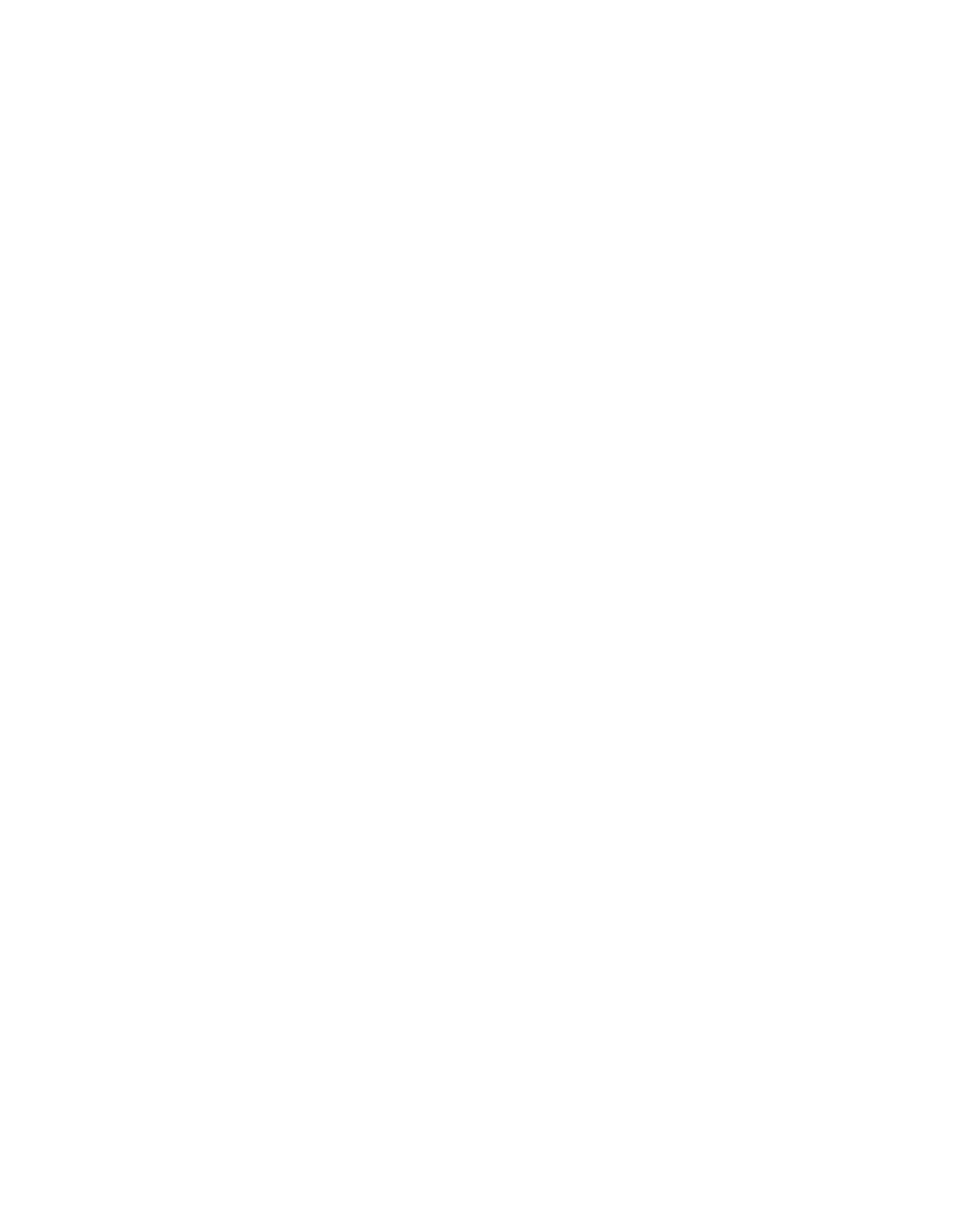Despite incarceration history, [opioid overdose deaths have increased dramatically since](https://www.drugabuse.gov/drug-topics/opioids/opioid-summaries-by-state)  [2015;](https://www.drugabuse.gov/drug-topics/opioids/opioid-summaries-by-state) in Florida, Kentucky, Pennsylvania and Texas, nearly 70% of drug overdose deaths involved opioids in 2018.



 *This brief provides early findings on opioid use among individuals with incarceration histories in Florida, Kentucky, Texas and Pennsylvania. 1*

# **Opioid use prior to incarceration**

**IDENTIFIED GENDER OF OPIOID USERS** 



**37%** of study participants had used opioids 3 or more times prior to their incarceration.

They were, on average,

**20 years old** when they first used opioids – although the age of first use ranged from 6-55 years old.



#### **TYPES OF SERVICES RECEIVED BY** INDIVIDUALS WHO REPORTED OPIOID USE 59% **SUPPORT GROUP PEER SUPPORT** 44% **SELF-HELP PLAN** 40% **PSYCHOTHERAPY** 40°

**CASE MANAGEMENT** 

**MAT** 

HOSPITALIZATION 25%

23%

 70% reported that they needed help for substance use in their lifetime.

69% reported that they had received help for substance use in their lifetime.

*Despite medication-assisted therapy (MAT) being identified as the gold standard for treating opioid disorders, few study participants reported receiving MAT.*

<sup>1</sup> **How data were collected for the current analysis:** We recruited 1,543 participants into the 5-Key Model for Reentry study from prisons in FL, KY, TX and PA. We conduct multiple interviews with participants, the first of which occurs during incarceration. Then we interview participants soon after they release from prison (48 hours to 3 weeks) and again at 4 months and 8 months post-release. You can learn more the overall 5-Key Model study methodolog[y here,](https://ijrd.csw.fsu.edu/sites/g/files/upcbnu1766/files/media/images/publication_pdfs/5Key_1st_Report_FINAL_0.pdf) how the 5-Key Model was develope[d here,](https://www.tandfonline.com/doi/pdf/10.1080/10509674.2019.1635242?casa_token=KDrdb0A1vI0AAAAA%3AEPcck7AsAcaY3SDaaa0RO07c2gpCnG_mSjkz1PMt_1t_fkcmIGP8SPTEkHonmJTtsx0hQetKPSk&) and access additional research report[s here.](https://ijrd.csw.fsu.edu/publications/category/5-key-model-reentry)

39%